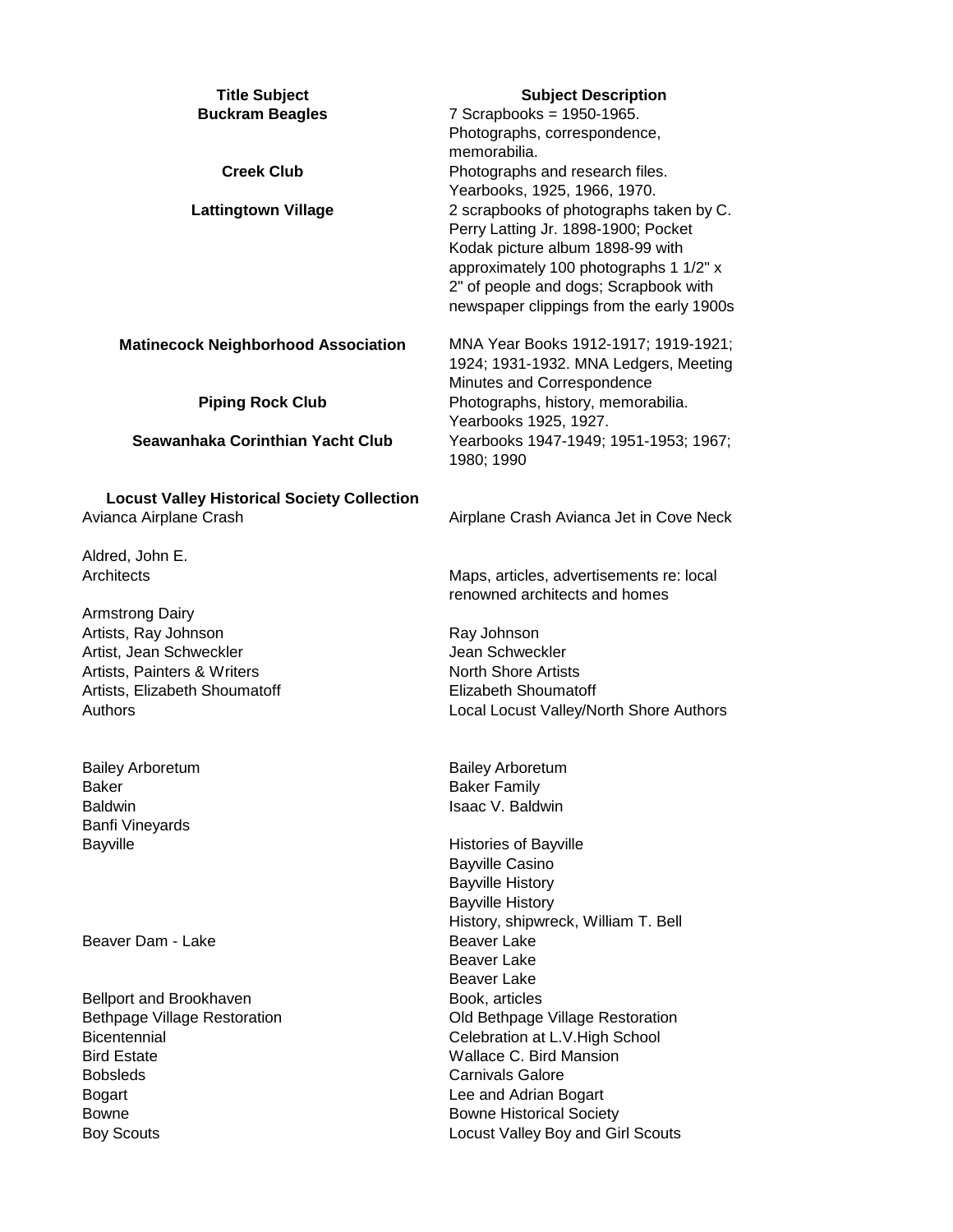Britton Concerts

Brokaw **Irving Brokaw** Brooklyn Brooklyn/New York Dialect Buckram, Locust Valley, Matinecock **Rename area Matinecock** Buckram Road Road Preservation of Buckram Road Burnett, William H, **Example 20 and Traveller** Fireman, Barney Casey Casey personal history Cemetery, Articles Long Island Cemeteries Cemetery, Youngs, Piping Rock Rd. New Life for Old Cemetery

Cemetery: Youngs Oyster Bay Cemetery, Cock-Cox, Coles Eden Rock Drive

Boys and Girls Club Grenville Baker Boys and Girls Club Clothing Sale, Club house restoration,

Brookville Map, School District #3 Map, Wolver Hollow area Police Booth Miscellaneous Cemetery, Calvary A.M.E. The Community Celebration to a Community Celebration New Life for Old Cemetery War Veterans History of restoration Nassau County Land & Tax Map

Old Stones in a New Cemetery, (map, chart) Cemetery, Frost **Article** in Fabled Past Creek Club property Listing of stones Ownership of property since Indian purchase Research Cemetery, Huntington **Historic Cemeteries, maps, descriptions** 

Cemetery, Local, Small **Exercise 20** History of Old Cemeteries, Article Latting Cemetery History Meudon Drive Pratt Family Cemetery, Old Tappan Road

Pratt Family George Perkins Germain Family Cemetery, Locust Valley **Listing of grave stones in the old section** 

Monument of George Perkins, 1879-1901

Research Donald Death Japanese Graveyard Locust Valley Cemetery general information LV Cemetery Announces New General Manager Cemetery, Oyster Bay Town North Private and abandoned cemeteries Cemetery, Queens County **Cometery**, Queens County **Woodside, Queens Landmarks**; misc. general information Cemetery, St. Patricks Flag placement, names list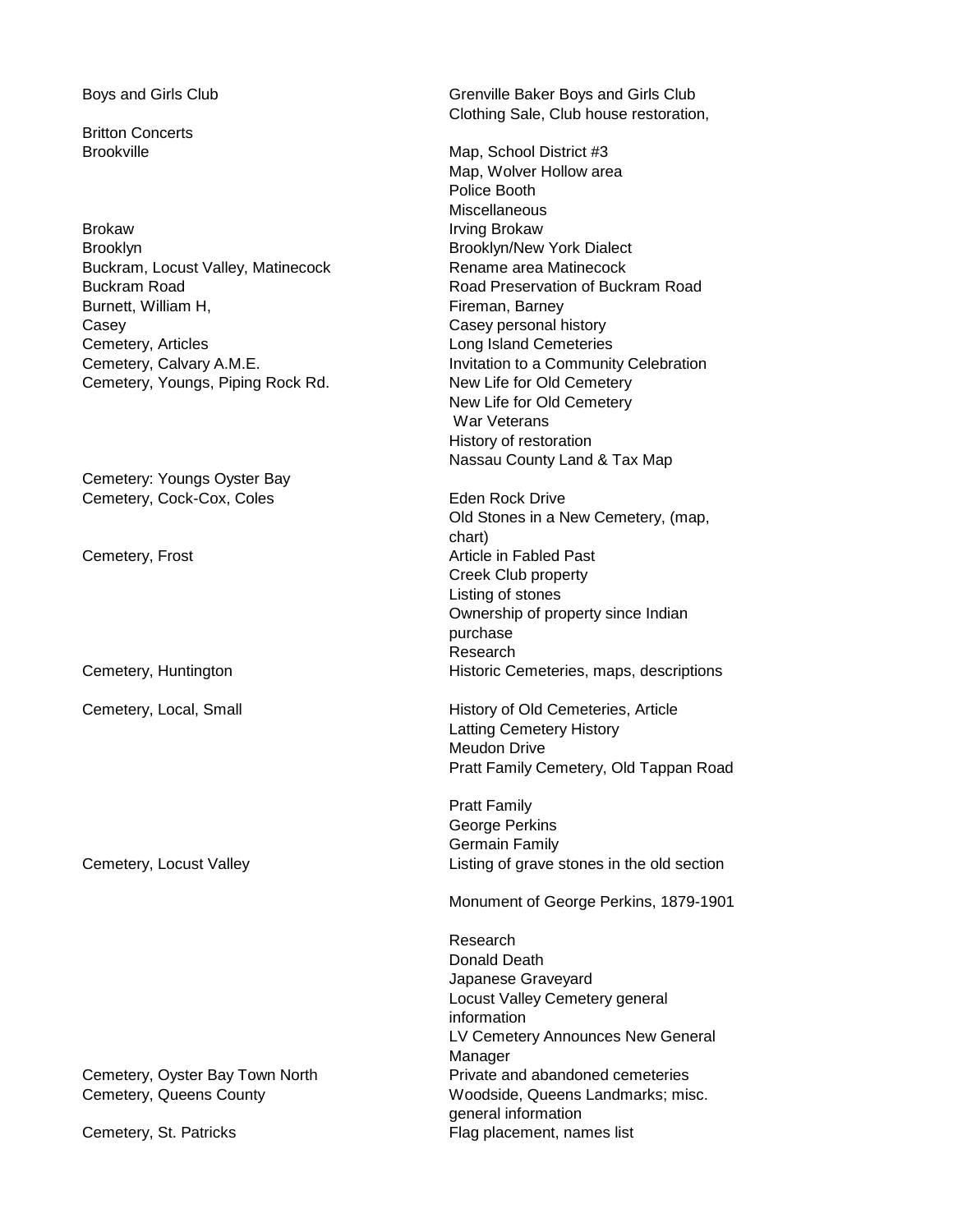| Cemetery, Tilly<br>Cemetery, Underhill                                                                                      | Listing of names and locations of graves;<br>Veterans<br>Listing of 16 graves<br>Listing of graves<br>Research<br>Factory Pond Rd., Lattingtown<br>Listing of monuments, chart, history<br>Mrs. Bradford Gage Weeks<br>Photographs of monuments |
|-----------------------------------------------------------------------------------------------------------------------------|-------------------------------------------------------------------------------------------------------------------------------------------------------------------------------------------------------------------------------------------------|
| Cemetery, Weeks                                                                                                             | Research<br>History, Long Island Forum                                                                                                                                                                                                          |
| Census, 1722<br>Census, 1880<br>Census, 1907<br>Census, 1925<br><b>Census, 1928</b><br>Census, 1968?<br><b>Census, 2000</b> | Book: "Oyster Bay, a Sketch"<br>Lattingtown and Locust Valley<br>Locust Valley School children<br><b>Locust Valley</b><br>Locust Valley 3 copies<br><b>Tax or Election Rolls</b><br><b>Evaluation of Data</b>                                   |
| Centre Island<br><b>Church Family</b>                                                                                       | Centre Island<br>Maps showing Church property<br>Skating at Beaver Dam, greeting friends,<br>etc.                                                                                                                                               |
| <b>Cock-Cornelius House</b><br>Coffin Woods                                                                                 | Historical and landmark dedication<br>information<br>Map of land and general information,                                                                                                                                                       |
| Cravath<br>Davis<br>Davison                                                                                                 | biographical information<br>Paul D. Cravath<br>John W. Davis<br>Davison, F. Trubee; Davison, Catherine;<br>Davison, H.P.                                                                                                                        |
| Diebold<br>Doubleday, Nelson<br>Downing Vacation House<br>Dudgeon Family                                                    | Diebold Family<br>Publisher, his life<br>Benjamin Downing<br>Dudgeon family articles and pictures                                                                                                                                               |
| Earle, Rev. Marmaduke                                                                                                       | Article: Reverend Marmaduke Earle by<br>Julia Clarke                                                                                                                                                                                            |
| East Norwich Corner Store (Luyster Store)<br>Eliseo, Pasquale (Patsy)                                                       | <b>East Norwich</b><br>Article, Election as Water Commissioner                                                                                                                                                                                  |
| Environment                                                                                                                 | Locust Valley area environmental<br>information: water quality                                                                                                                                                                                  |
| Football, Locust Valley                                                                                                     | Pioneer Football Team<br><b>Yellow Jackets</b><br>Yellow Jackets, article<br>Yellow Jackets, John Meyers                                                                                                                                        |
| <b>Forest Park</b><br>Franklin, Philip Albright Small<br>Frost, Walter                                                      | <b>History of Forest Park</b><br>Franklin, Philip Albright Small<br>Personal papers                                                                                                                                                             |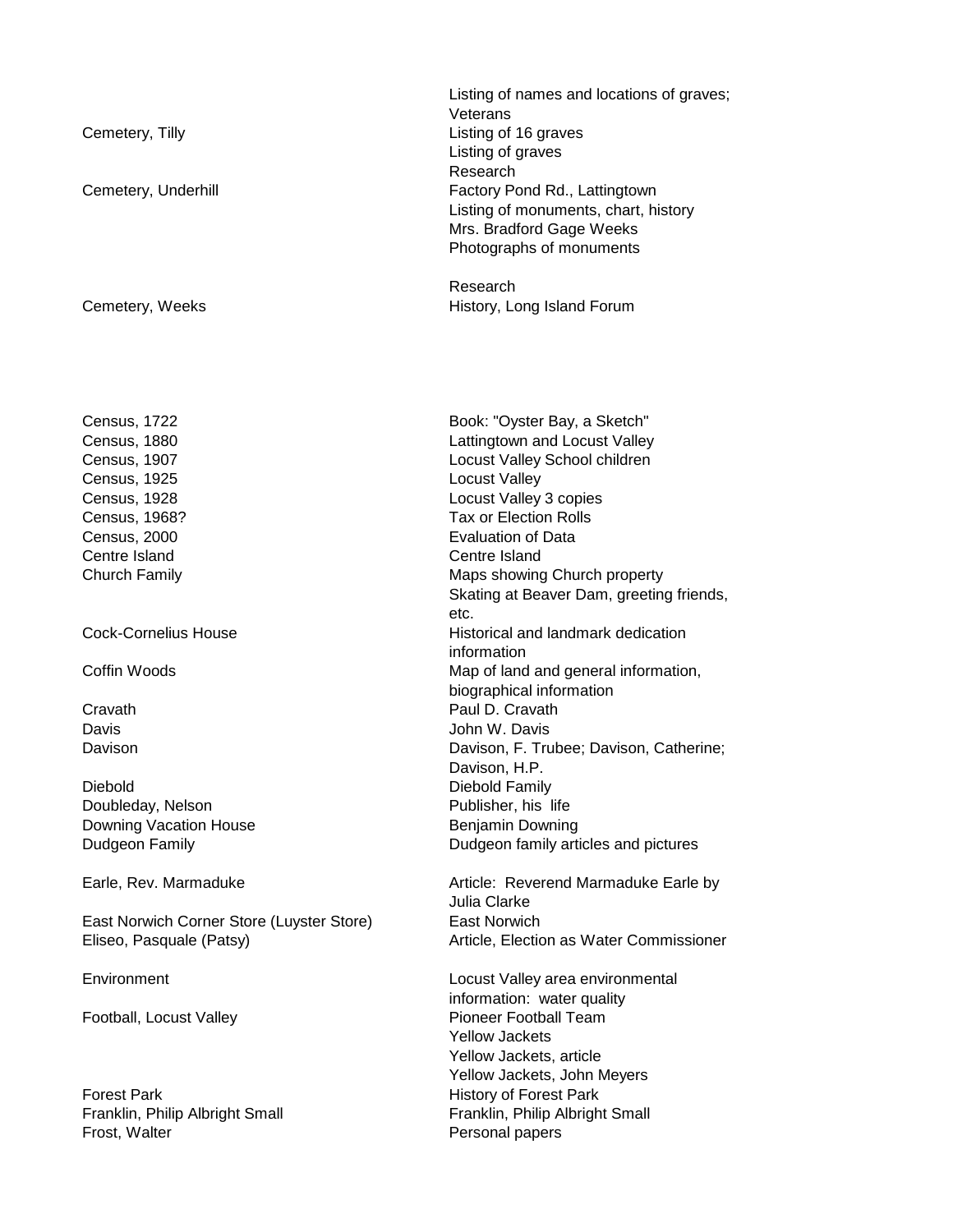Glen Cove Glen Cove

Grace **Grace Oliver Grace** 

Guthrie **Guthrie Guthrie Family** Hempstead Hempstead, NY Horowitz Louis J. Horowitz Houses: Bayville Road Houses: Birch Hill Road Houses: Birch Hill Road, Wyckoff House, Lott Cornelius House - Stage Coach Inn Houses: Buckram Road Houses: Davis Street Houses: Duck Pond Road Houses: Factory Pond Road Houses: Feeks Lane Houses: Forest Avenue Houses: Glen Cove Houses: Horse Hollow Road Houses: Lattingtown Houses: Locust Valley Houses: Matinecock Houses: Mill Neck Houses: Miscellaneous Houses: Oyster Bay Road, Locust Valley Houses: Ryefield Road, Locust Valley Houses: Sears & Roebuck Houses: Sheep Lane Houses: Wolver Hollow Road, Brookville Huntington **Huntington Town, NY** 

Brook near G.C. Station G.C. Community Hospital Glen St. looking east High School N.Y. Yacht Club Nassau Union Bank School St. from Glen St. St. Paul's Church, Highland Ave. Steamboat Landing The Hall (Morgan's Park?) The Landing The Milldam & Upper Pond Glen Cove High School Class of 1930, High School Gold Coast **Coe Hall**, Planting Fields Elegant Weddings by Orin Finkle Influx of wealthy Locust Valley Lockjaw Tennis Houses by Orin Finkle The Old Guard Never Changes The Heart of Glen Cove's Gold Coast Goss, Robert **Growing** up in Locust Valley Gregory, Tony Gregorys listed in census Life Story Helen G. Zylko Grumman Grumman Aircraft Engineering Corporation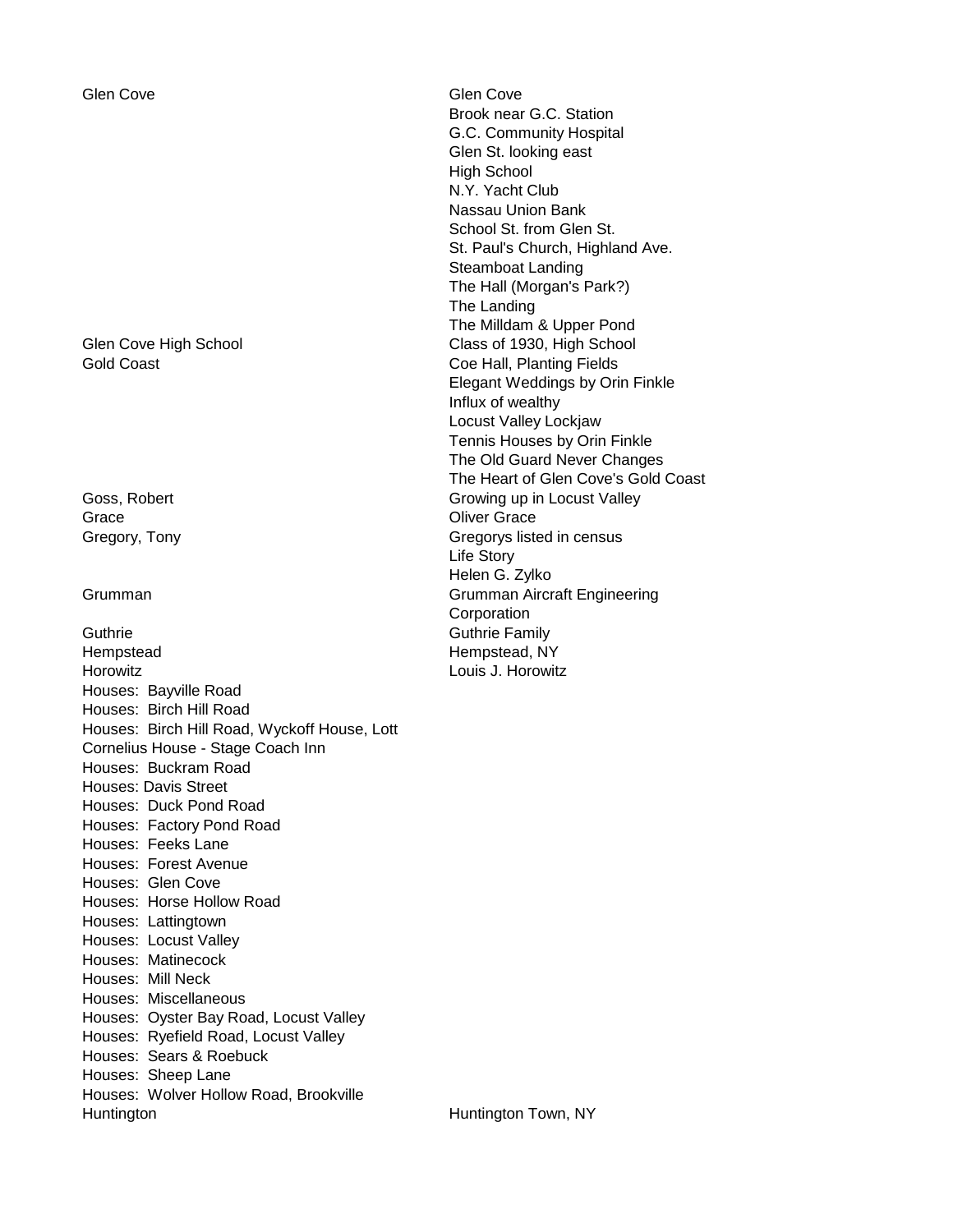Inns & Taverns - Locust Valley, Long Island Local inns/taverns James, Mrs. Andrew **Historical Facts Gathered and Released** 

Joel, Billy

Lippert, Joseph Jr. Christian March 2012 Crowing up in Locust Valley Lipton, Seymour Lipton, Seymour Locust Valley Articles Locust Valley Bicentennial Locust Valley History **Studies**, maps Locust Valley Library **Information** and history

Locust Valley Village Industry 1918 Local industry circa 1918 Locust Valley Schools Long Island Long Island Ground Water Long Island Railroad Long Island Recreation Long Island Sand and Gravel Mining Lovett **Adele Lovett Matinecock** Matinecock Neighborhood House see also Library Maps, Local 1607-1685 **Forman Properties** 

Maps, Local, 1837-1859 Buckram, topographical

Maps, Local, 1914-1939 **Estates and owners** 

Maps, Local 1945 -

Indians, Long Island **Local (Matinecock)** and Long Island regional Native Americans

Kohler, Harriet Childhood in Buckram Lattingtown **General** articles Beach Club destroyed by fire Feeks Lane History, pictures, places of interest Mill Neck History, Kaintuck Lane North Shore's Quiet Place St. Josaphats's chairs stolen

Locust Valley Railroad Tower **Railroad Station tower history and** restoration

Long Island and Westchester First Settlers, by Cox, J. Jr. Maps 1550-1855

Kings and Queens Counties 1848 Map of Long Island 1859 Lattingtown, Locust Valley, Matinecock & Mill Neck Maps, Local 1873 Lattingtown, Locust Valley & Matinecock

Maps, Local, 1886-1906 Matinecock, Lattingtown, Buckram Matinecock, Lattingtown, L.V., O.B. etc.

> Nassau County Real Estate Old Place Names Locust Valley Property lines

L.V. Indexed directory, roads Locust Valley and vicinity Locust Valley, Matinecock, etc.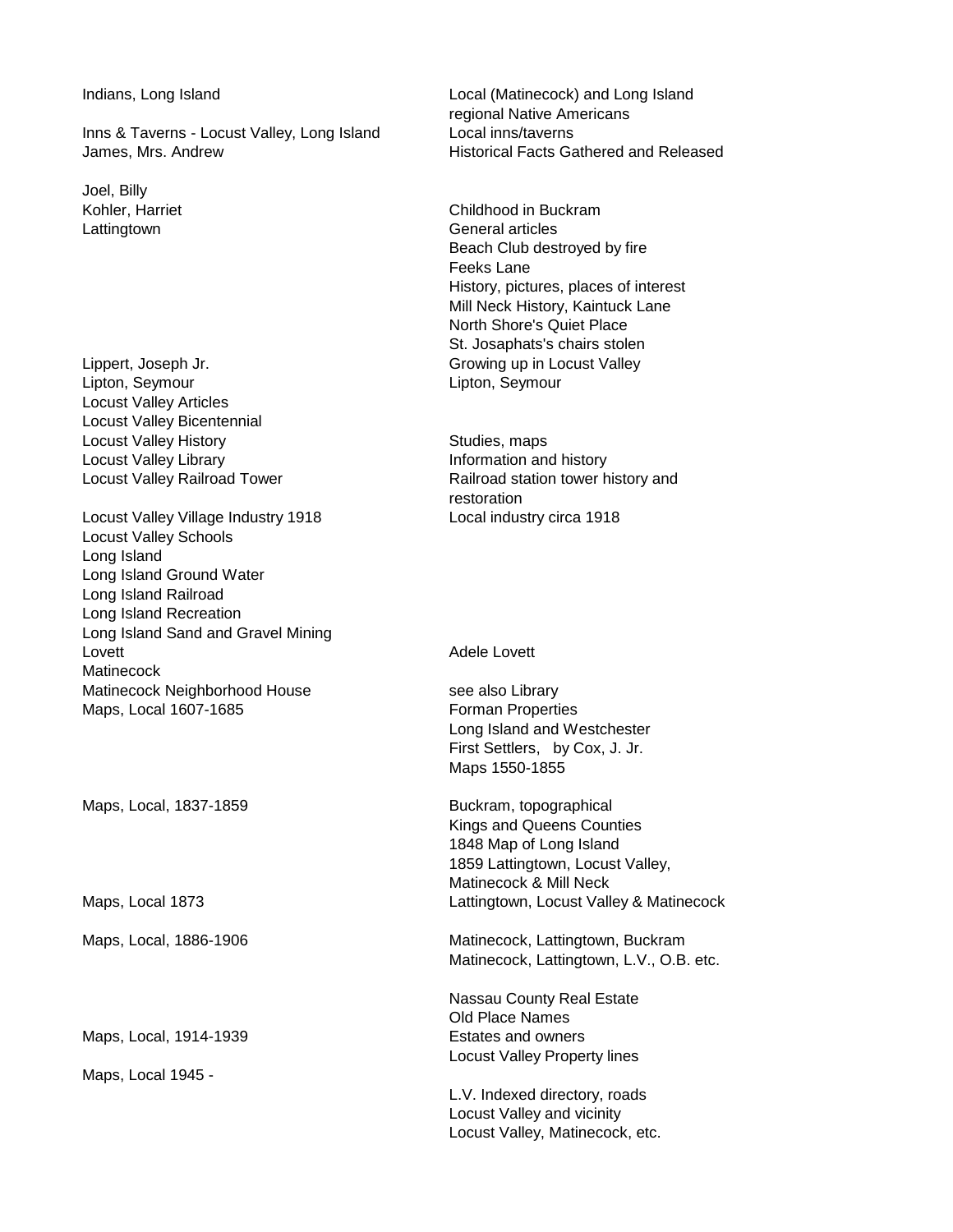Locust Valley, Matinecock, Lattingtown, etc. Incorporated villages boundaries, Maps, Local, 2000 + The Controlleries Channel Real Estate, northern Town of Oyster Bay

Inscription photocopy, p. 88 Request for Information Poster "To be let to mares this season" Famous race horse Mills Mills in Locust Valley area and Long Island

Mill Neck West Shore Road Committee Land preservation and road improvement; states rights;

Morganthau Morganthau-Lippold House, Frost Creek Drive

Their tradition with the Water Company Locust Valley Business Man; Water **District** Sea Cliff Sea Cliff History Shoreham **Nuclear Power Station** Slavery Slavery Slavery on Long Island Smithers **Smithers** Smithers Property Archaeological Investigation

Sports Historic articles on Locust Valley sports

Stage Coach Inn, 1930s Stage Coach Inn History

McNair William McNair Merritt, Dudley & Caminari, Fred Interview in 1983 Messenger Monument, Duck Pond Rd. **Description** 

Middle Run Stream 1690 **Development concerns** 

Mill Neck **Information** and history Mill Neck Police

Moon, 1 acre Deed Mould, Jesse Hayes **Mould** Jesse Mould Morgan John P. Morgan II

Movies made in Nassau county Muttontown **Muttontown** Historical background information Nassau County **Obituaries** Operation Democracy, 1947 Oyster Bay Hamlet Oyster Bay, Town of Oyster Bay, Town of 350th Anniversary Pidot **George B. Pidot** Planting Fields Portledge School Ridder Madeline (Tee) Rider Roslyn History Schlotzhauer, Edwin A. & Alan

**Snouders** 

Stettinius **Edward Stettinius** Story, Locust Valley **Example 20** The Ghost Dog" Story, Long Island **Long Island's Tall Tales** Syosset **Syosset** All **Syosset** History